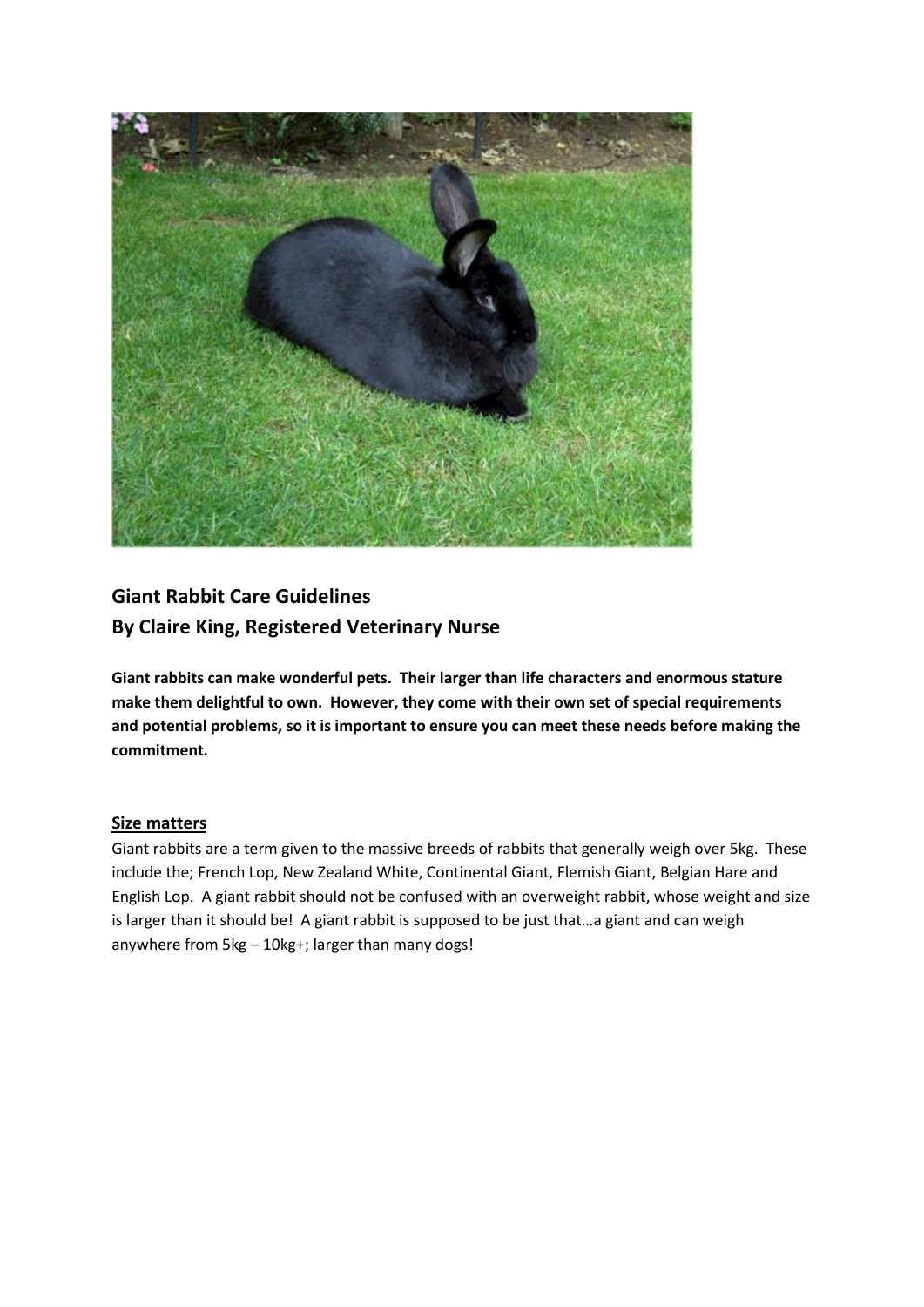

#### **Accommodation**

As you would expect, the sheer size that these rabbits can reach means they need much larger accommodation than smaller rabbits.

All rabbits should be kept in neutered pairs, or larger groups, and giant rabbits are no different. Pet shop hutches are rarely, if ever, big enough to accommodate two giant rabbits, or even a giant rabbit and a smaller breed. Giant rabbits may be over 4ft when stretched out or when standing on their hind legs and as a basic minimum they should be able to take at least 3 consecutive hops in any direction at a time, potentially 12ft in total.

Therefore it is best to accommodate giant rabbits in a large shed, aviary or house rabbit arrangement. Sheds can easily be converted and an outdoor run attached, and aviaries come ready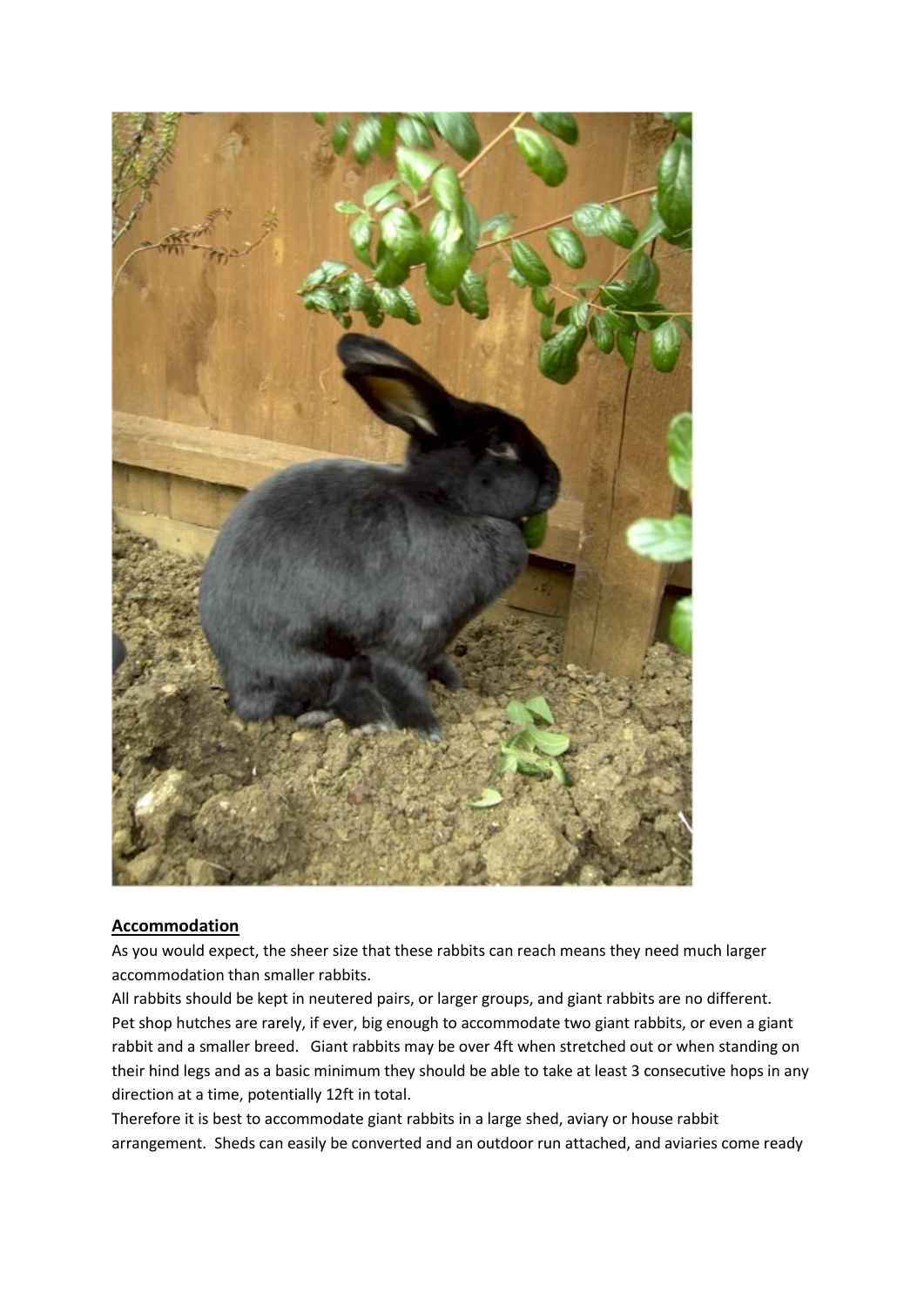made with an indoor and outdoor enclosure. This allows the rabbits plenty of room. Tunnels, toys and shelves to hop onto can all be added into such an environment to provide entertainment. All of this comes at a price and as a basic minimum you can expect to pay upwards of £300 for accommodation suitable for giant rabbits. This needs to be considered carefully before acquiring giant rabbits.

As with all rabbits, giants need daily exercise, preferably in a safe and secure garden, free from potential predators, escape routes and poisonous plants. Are you going to be able to provide this or a large (over 20ft square) of space, in which they can exercise, play, graze and forage in?

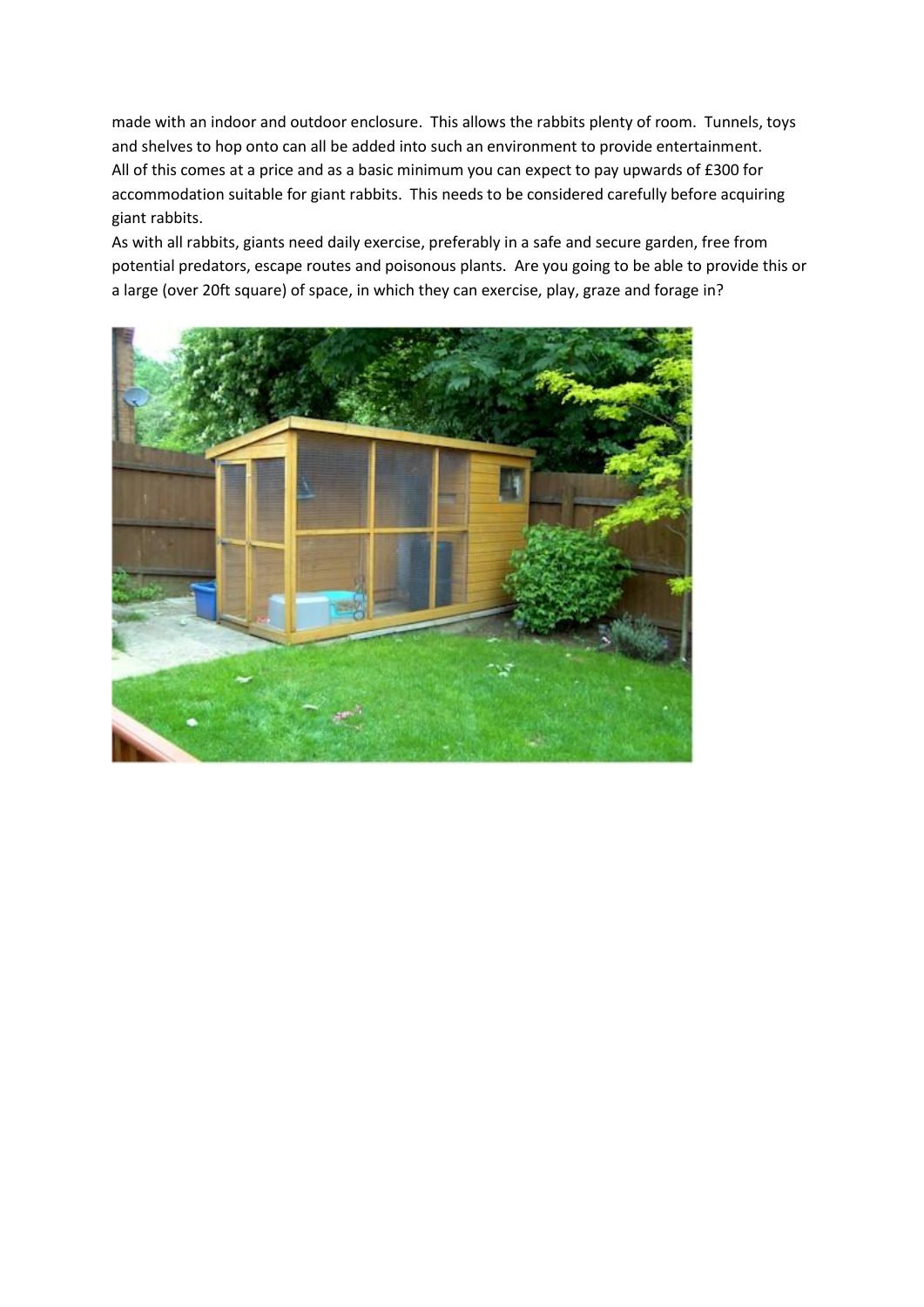

# **Handling**

The majority of rabbits do not like being handled and giant breeds are no different. Their massive size makes them awkward and often difficult to handle safely and competently. They can inflict nasty scratches and powerful kicks in an attempt to escape from incorrect handling. This can not only injure the owner, but also cause fatal spinal/hind limb fractures to the rabbit. Therefore they should only be handled when necessary (i.e. health checking, checking/cleaning back

end, claw clipping etc.) and should be handled with the owner sitting on the ground. The spine must be supported at all times.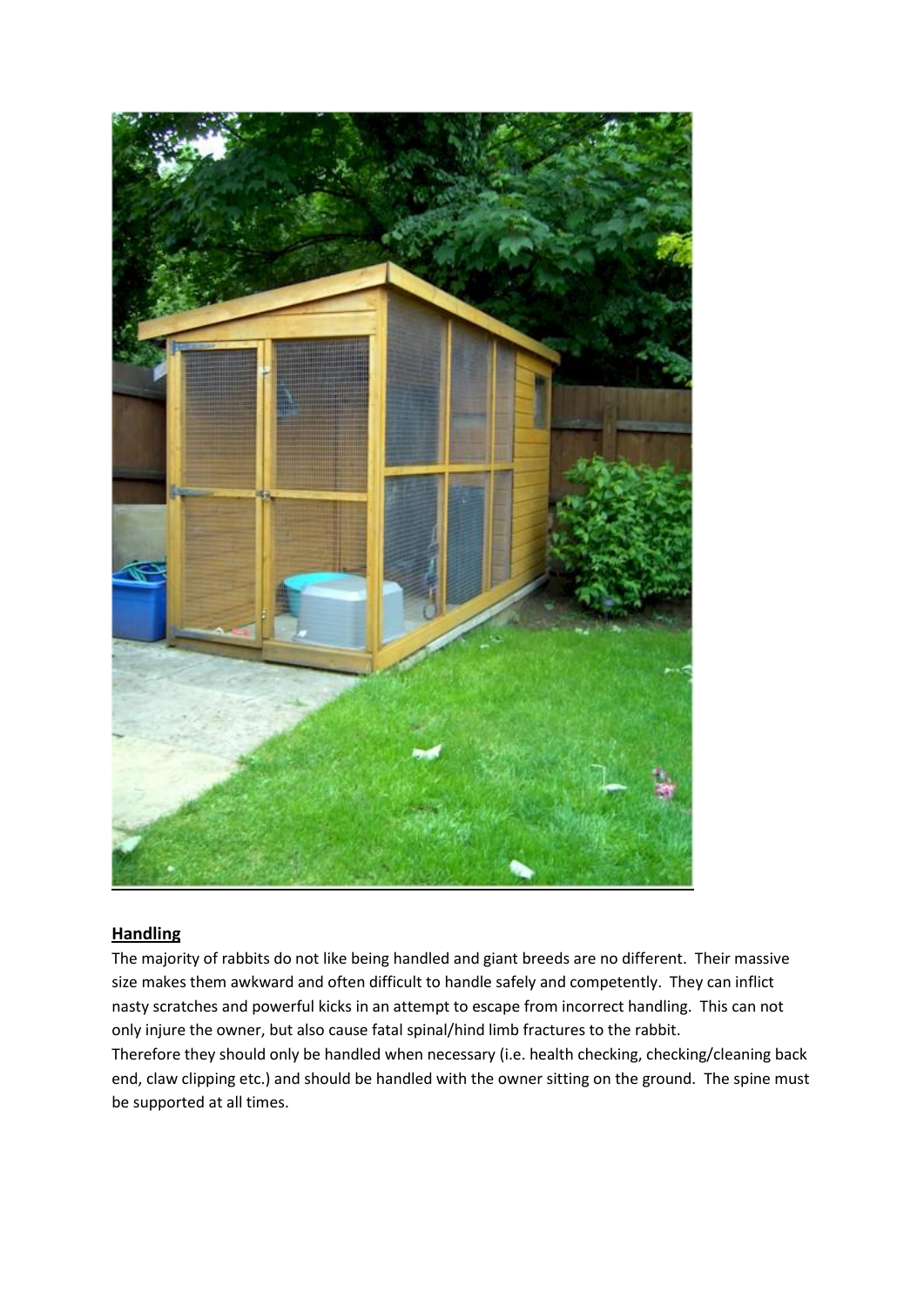## **Feeding**

Contrary to popular belief, giant rabbits do not require much in the way of concentrated food. Young, growing rabbits all require extra concentrated food (preferably extruded nuggets to prevent selective feeding), but adult giant rabbits only require a small handle or just over an eggcup of pellets each per day.

Ad lib amounts of hay, a large mound of fresh greens, and fresh, clean water is also required each day, as with all rabbits.

Giant rabbits do not need any form of mineral or vitamin supplements added to their diet, if they are fed as above, unless specifically prescribed by your vet



#### **Health problems**

Due to their vast size, giant rabbits are very prone to Pododermatitis (sore hocks) due to the pressure applied to the hock. These can become advanced if not caught and treated early, so it is important that thick, soft bedding is used and the hock/feet areas checked daily.

Arthritis and spondylosis seem to be very common in giant rabbits as they age. You may notice the rabbit slowing down, shuffling on their hind limbs, and becoming urine and faecal contaminated. The conditions can often be managed medically with medication, so it is important to take your rabbit to see your vet as soon as possible.

Fly strike can affect any breed of rabbit, but many giant rabbits, especially does, may have a pronounced dewlap which inhibits grooming around the back end. It is important to try and keep giant rabbits on the slim side to prevent this occurring, and checking their back end at least twice daily, using preventative measures (fly netting, Rearguard etc), and cleaning when necessary is an absolute must.